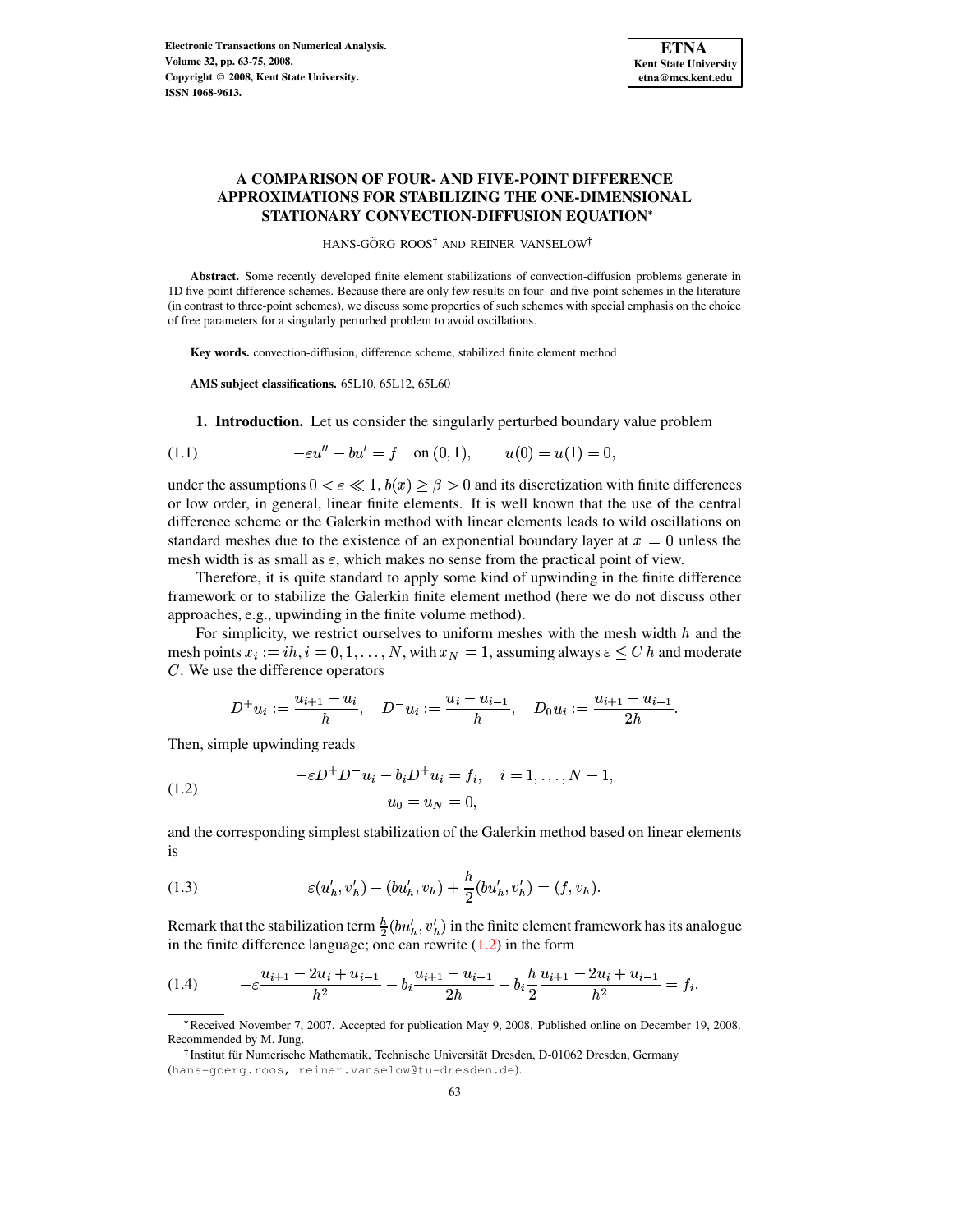## 64 H.-G. ROOS AND R. VANSELOW

Because [\(1.2\)](#page-0-0) and [\(1.3\)](#page-0-1) are first-order methods, one is interested in constructing higher-order methods. Here we do not discuss the midpoint upwind finite difference scheme [\[10\]](#page-12-0) or streamline diffusion based on linear elements [\[11\]](#page-12-1), because we want to compare approaches leading to four- or five-point schemes. For a survey concerning such schemes, see [\[8,](#page-11-0) Chapter I.2]. But this survey shows that theoretical results for such schemes are rare. For simplicity, from now on, we assume  $b$  to be constant in the given problem  $(1.1)$ .

Our renewed interest in such schemes comes from the fact that several recently developed finite element stabilizations of convection-diffusion problems  $[3, 4, 7]$  $[3, 4, 7]$  $[3, 4, 7]$  $[3, 4, 7]$  $[3, 4, 7]$  generate in 1D such five-point schemes. Moreover, in most cases, the optimal tuning of parameters involved in the stabilization term is an open problem.

The main purpose of our paper is to explain the close relation of the recently proposed stabilization methods as edge stabilization or local projection to Frjazinov-type difference schemes, which are only weakly monotone. Moreover, it turns out that the "optimal" choice of parameters in these symmetric stabilization methods is more complicated than for fourpoint upwind schemes.

**2. Finite difference schemes.** A well-known four-point scheme for solving [\(1.1\)](#page-0-2) is given by

<span id="page-1-0"></span>
$$
-\varepsilon D^{+} D^{-} u_{i} - b D_{0} u_{i}
$$
  
+  $\frac{b\lambda}{h} (-u_{i-1} + 3u_{i} - 3u_{i+1} + u_{i+2}) = f_{i}, \quad i = 1, ..., N - 2,$   
- $\varepsilon D^{+} D^{-} u_{N-1} - b D^{+} u_{N-1} = f_{N-1},$   
 $u_{0} = u_{N} = 0,$ 

where  $\lambda \geq 0$  is a parameter. Remark that the stabilization term is a consistent approximation of the third-order derivative multiplied by  $h^2$ .

It is quite interesting that the scheme [\(2.1\)](#page-1-0) is, for certain values of the parameter  $\lambda$ , inverse-monotone.

To see that, let us introduce matrices  $M_1, M_2$  of the format  $(N + 1) \times (N + 1)$  by

$$
M_1(\lambda) = M_1 = \begin{bmatrix} 1 & 0 & 0 & & & 0 \\ \alpha & \alpha + \beta & -\delta & & & \\ & \ddots & \ddots & \ddots & & \\ & & \alpha & \alpha + \beta & -\delta & 0 \\ & & & 0 & r & s & 0 \\ 0 & & 0 & 0 & 0 & 1 \end{bmatrix}, \quad M_2 = \begin{bmatrix} 1 & -1 & & & 0 \\ & \ddots & \ddots & & \\ & & 1 & -1 \\ 0 & & & 1 \end{bmatrix}.
$$

Then, with  $\gamma = -(\alpha + \beta + \delta)$ , the product  $M = M_1 M_2$  reads

$$
\hat{M}(\lambda) = \hat{M} = \begin{bmatrix} 1 & -1 & 0 & 0 & 0 \\ \alpha & \beta & \gamma & \delta & & \\ & \ddots & \ddots & \ddots & \ddots & \\ & & \alpha & \beta & \gamma & \delta \\ & & & 0 & r & s-r & -s \\ 0 & & 0 & 0 & 0 & 1 \end{bmatrix}.
$$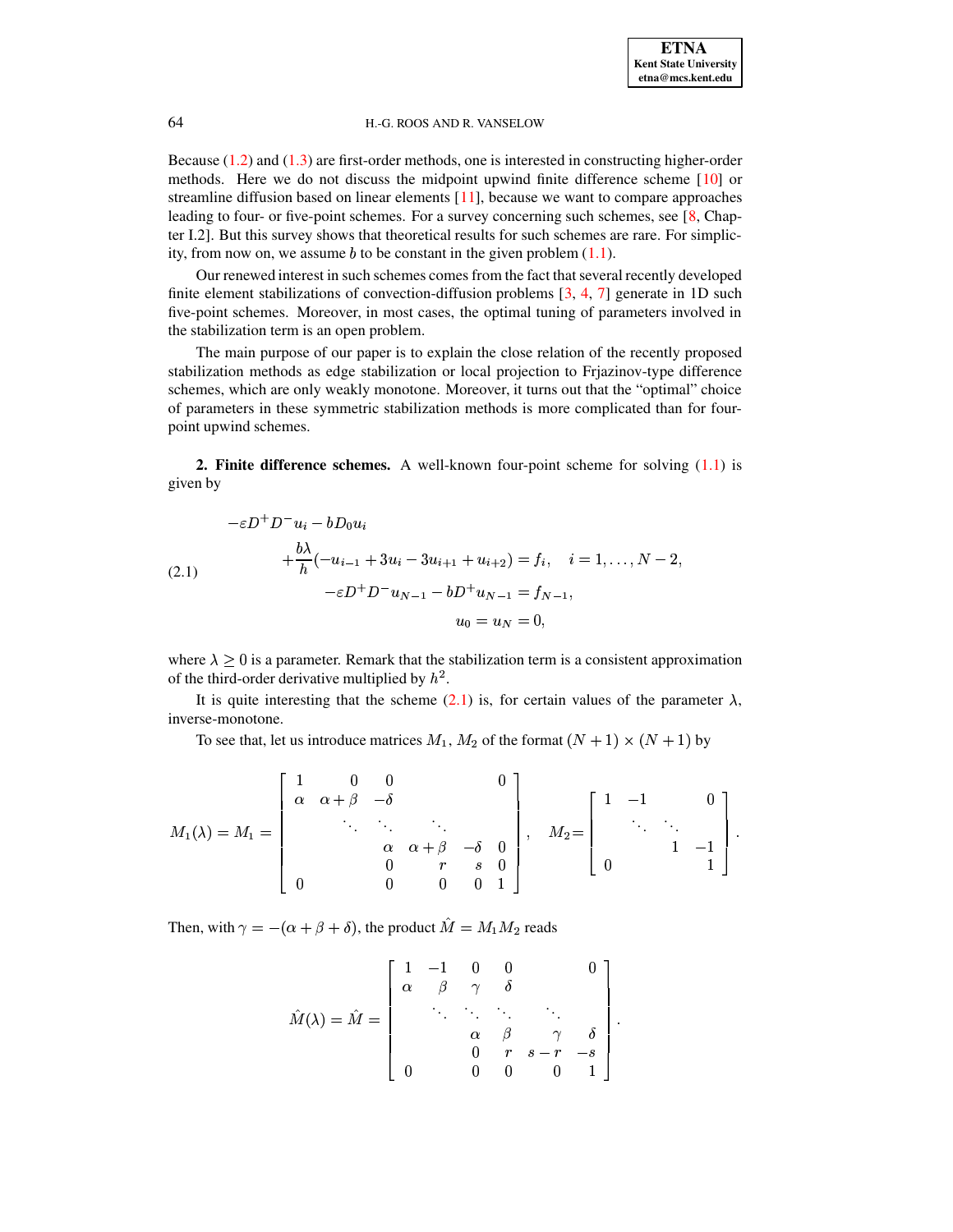## A COMPARISION OF FOUR- AND FIVE-POINT SCHEMES 65

Except for the first row, this matrix realizes the coefficient matrix of  $(2.1)$  (multiplied by h), which is

$$
M(\lambda)=M=\left[\begin{array}{ccccc}1&0&0&0&0\\ \alpha&\beta&\gamma&\delta&\\ &\ddots&\ddots&\ddots&\ddots\\ & &\alpha&\beta&\gamma&\delta\\ & &0&r&s-r&-s\\ 0&0&0&0&1\end{array}\right],
$$

with

$$
r=-\frac{\varepsilon}{h},\quad s=\frac{\varepsilon}{h}+b,
$$

and

$$
\alpha=-\frac{\varepsilon}{h}+b(\frac{1}{2}-\lambda),\quad \beta=2\frac{\varepsilon}{h}+3b\lambda,\quad \gamma=-\frac{\varepsilon}{h}-b(\frac{1}{2}+3\lambda),\quad \delta=b\lambda.
$$

Because  $\lambda \ge 0$  and  $b > 0$ , it follows that  $\delta \ge 0$  and  $\alpha + \beta = \varepsilon/h + b(2\lambda + 1/2) > 0$ . Hence,  $M_1(\lambda)$  is an M-matrix if and only if  $\alpha \leq 0$ . This is equivalent to the condition

<span id="page-2-0"></span>
$$
\lambda \ge \frac{1}{2} - \frac{\varepsilon}{bh}.
$$

Because  $M_2$  is an M-matrix too, under the condition [\(2.2\)](#page-2-0) (and  $\lambda \geq 0$ ), the matrices  $M_1(\lambda)$ and  $M_2$  and hence the matrix  $M(\lambda)$  are inverse-monotone.

Let us remark that  $M(\lambda)$  realizes the coefficient matrix of [\(2.1\)](#page-1-0) (multiplied by h), if we replace the homogeneous Dirichlet boundary condition  $u(x_0) = 0$  by the Neumann boundary condition  $u'(x_0) = 0$  and use a common discretization.

Now, because  $\hat{M}(\lambda^*)$  is inverse-monotone for  $\lambda \geq \lambda^* = \max\{0, \frac{1}{2} - \frac{\varepsilon}{hh}\}\,$ , we can prove for the case  $\lambda = \lambda^*$  that the matrix  $M(\lambda)$  is inverse-monotone too.

Namely, for the case  $\lambda^* > 0$  in which  $\alpha = 0$ , the relation  $M(\lambda^*)v \geq 0$  implies  $\hat{M}(\lambda^*)[v_2, v_2, v_3, \dots, v_{N+1}]^T \geq 0$ . Because  $\hat{M}(\lambda^*)$  is inverse-monotone, we conclude  $v_i \geq 0$  for  $i = 2, 3, ..., N + 1$ . Additionally,  $v_1 \geq 0$  due to the first inequality of  $M(\lambda^*)v \geq 0$ . Thus,  $M(\lambda^*)$  is inverse-monotone.

REMARK 2.1. Numerical experiments lead to the conjecture that  $M(\lambda)$  is inversemonotone for  $\lambda > \lambda^*$  too, but in the moment we are not able to prove it.

Before we discuss other methods with stabilizations, let us prove the inverse-monotonicity by another approach, which is similar as above. We study a modified scheme in which the discretization in  $x_{N-1}$  of [\(2.1\)](#page-1-0) is replaced by

$$
-\varepsilon D^{+}D^{-}u_{N-1} - bD_{0}u_{N-1} + \frac{b\lambda}{h}(-u_{N-2} + 2u_{N-1} - u_{N}) = f_{N-1}.
$$

If the coefficient matrix of the modified scheme is denoted by  $M^{mod}(\lambda)$ , we now have

$$
r^{\text{mod}} = \alpha = -\frac{\varepsilon}{h} + b\bigg(\frac{1}{2} - \lambda\bigg), \qquad s^{\text{mod}} = \frac{\varepsilon}{h} + b\bigg(\frac{1}{2} + \lambda\bigg).
$$

**ETNA Kent State University etna@mcs.kent.edu**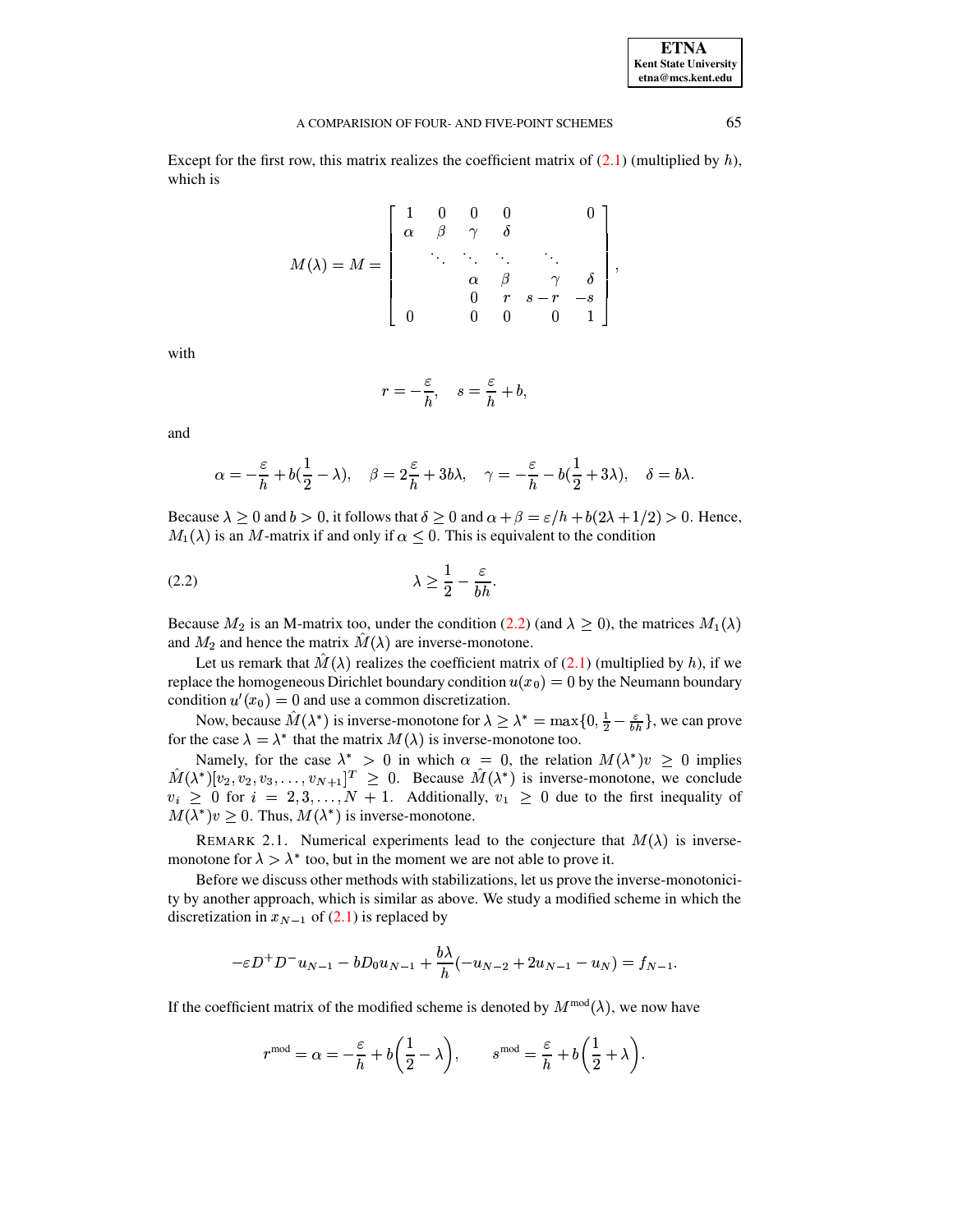### 66 H.-G. ROOS AND R. VANSELOW

Consequently, we obtain by multiplication of  $M^{\text{mod}}(\lambda)$  from the left with the matrix

$$
M_3=\left[\begin{array}{ccccc}1&0&0&&&0\\0&1&0&&&\ddots&\\0&1&1&&&\vdots\\ \vdots&\ddots&\ddots&\ddots&\\1&\cdots&1&1&0&0\\0&1&\cdots&1&1&1&0\\0&0&&\cdots&0&1\end{array}\right],
$$

and we have  $M_4(\lambda) = M_4 = M_3 M^{mod}(\lambda)$ , which is an M-matrix for  $\lambda \geq \lambda^* = \max\{0, \frac{1}{2} - \lambda\}$  $\frac{\varepsilon}{b}$  and  $h \geq \frac{2\varepsilon}{b}$  (which sp  $\cdots$  $\frac{\partial \varepsilon}{\partial h}$  (which specifies our general assumption  $\varepsilon \leq C h$ ). Because  $(M^{\text{mod}})^{-1} =$  $(M_4)^{-1} M_3$ , the matrix  $M^{\text{mod}}$  is inverse-monotone as well.

Let us finally not that the technique just used corresponds to Kopteva's approach [\[6\]](#page-11-4) to estimate the discrete Green's function for a modified discretization with  $\lambda = 1/2$ .

Instead of using a stabilization term of the form  $h^2u''$ , one can also use  $h^3u^{(4)}$ . A well-known stencil to approximate the fourth-order derivative is given by

$$
\frac{u(x_{i-2})-4u(x_{i-1})+6u(x_i)-4u(x_{i+1})+u(x_{i+2})}{h^4}=u^{(4)}(x_i)+O(h^2).
$$

Therefore, it is natural to stabilize the central scheme in the interior mesh points by

<span id="page-3-0"></span>
$$
- \varepsilon D^+ D^- u_i - b D_0 u_i
$$
  
(2.3) 
$$
+ \frac{b\gamma}{h} (u_{i-2} - 4u_{i-1} + 6u_i - 4u_{i+1} + u_{i+2}) = f_i, \quad i = 2, ..., N-2.
$$

Here  $\gamma \geq 0$  is a parameter.

It is clear that the same discretization and hence also stabilization cannot be used for all interior mesh points. For the five-point scheme [\(2.3\)](#page-3-0) in the mesh points  $x_1$  and  $x_{N-1}$ , some modification is necessary. In the points  $x_1, x_{N-1}$ , we follow the idea of Frjazinov [\[10\]](#page-12-0) and choose the stabilization and, consequently, the discretization in such a way that the matrix  $M$ corresponding to the stabilization term is symmetric and positive semi definite.

Because the stabilization [\(2.3\)](#page-3-0) consists of a difference approximation of the fourth-order derivative, the following question arises: which results are known for symmetric and positive semi definite difference schemes for fourth-order differential operators?

It turns out that the authors of [\[1\]](#page-11-5), in contrast to many other books, discussed this question. Let us consider the boundary value problem

$$
(p(x)y'')'' + r(x)y = f(x), \text{ on } (0,1),
$$

subject to one of the three types of boundary conditions

(i) 
$$
y(x_b) = \alpha
$$
,  $y'(x_b) = \beta$ ,  
\n(ii)  $y(x_b) = \alpha$ ,  $y''(x_b) = \beta$ ,  
\n(iii)  $y''(x_b) = \alpha$ ,  $(py'')'(x_b) = \beta$ ,

with  $x_b = 0$  and  $x_b = 1$ .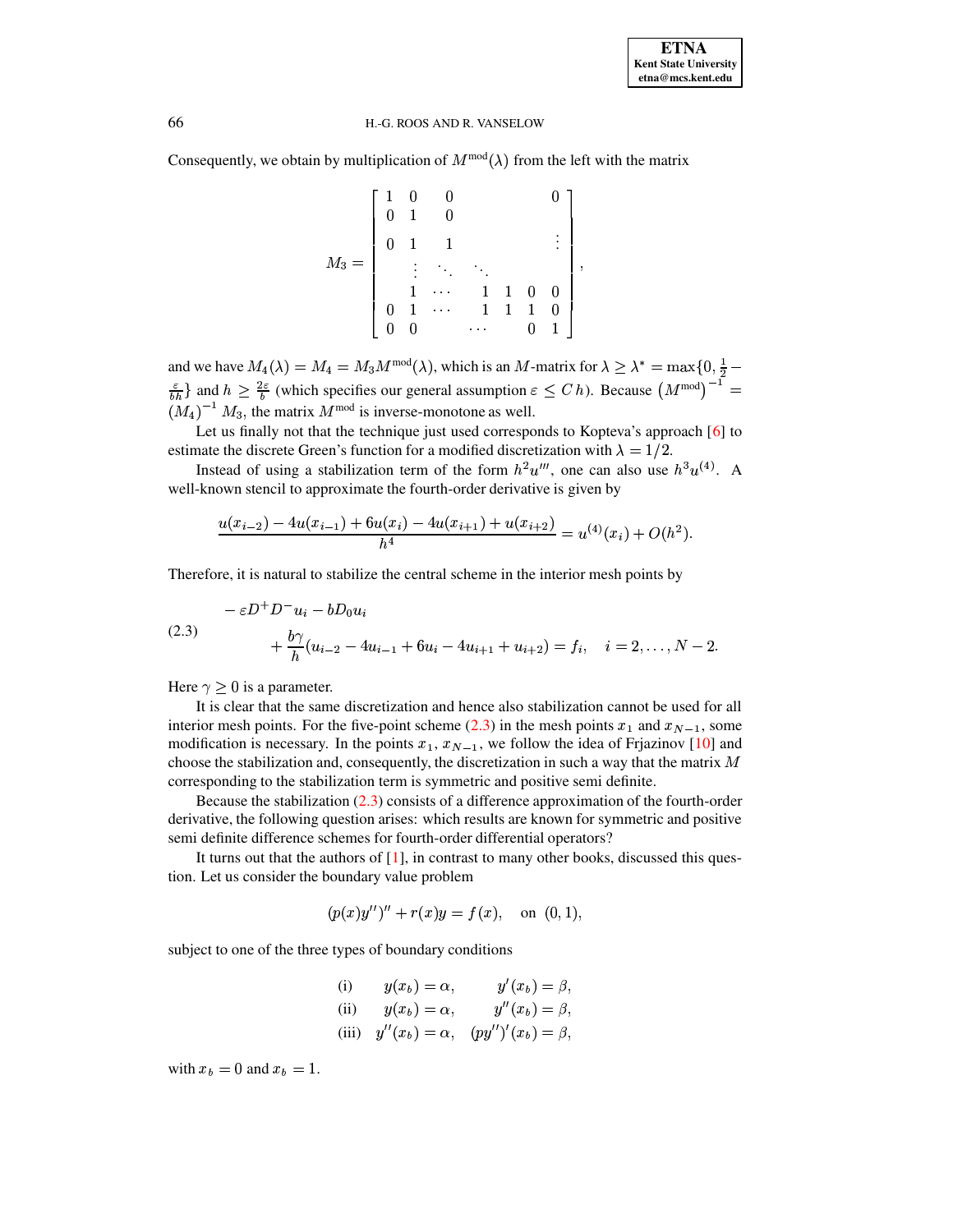#### A COMPARISION OF FOUR- AND FIVE-POINT SCHEMES 67

For instance, a discretization of the boundary conditions (i) leads to the matrix  $M$  of format  $(N - 1) \times (N - 1)$  (in the case  $p \equiv 1, r \equiv 0$ ),

$$
M = \left[\begin{array}{ccccc} 7 & -4 & 1 & & & & 0 \\ -4 & 6 & -4 & 1 & & & \\ 1 & -4 & 6 & -4 & 1 & & \\ & \ddots & \ddots & \ddots & \ddots & \ddots & \\ & & 1 & -4 & 6 & -4 & 1 \\ & & & 1 & -4 & 6 & -4 \\ 0 & & & & 1 & -4 & 7 \end{array}\right].
$$

With  $v = (v_1, \ldots, v_{N-1})^T$  and  $z_0 = -2v_1, z_N = -2v_{N-1}, z_i = -v_{i-1} + 2v_i - v_{i+1}$ ,  $i = 1, \ldots, N - 1, v_0 = v_N = 0$ , the matrix M satisfies (see [\[1\]](#page-11-5))

<span id="page-4-0"></span>(2.4) 
$$
(M v, v) = \frac{1}{2}z_0^2 + \sum_{i=1}^{N-1} z_i^2 + \frac{1}{2}z_N^2,
$$

where  $\langle \cdot, \cdot \rangle$  denotes the Euclidean scalar product.

Alternatively, based on the boundary conditions (ii), the generated matrix  $M^*$  is almost identical with  $M$  (with the exception that the number 7 is to replace by 5) and satisfies

(2.5) 
$$
(M^* v, v) = \sum_{i=1}^{N-1} z_i^2,
$$

instead of  $(2.4)$ .

Thus, we can, e.g., complete the discretization of  $(1.1)$  based on  $(2.3)$  by

<span id="page-4-1"></span>
$$
-\varepsilon D^{+}D^{-}u_{1} - bD_{0}u_{1} + \frac{b\gamma}{h}(\tau u_{1} - 4u_{2} + u_{3}) = f_{1},
$$
  
\n
$$
-\varepsilon D^{+}D^{-}u_{i} - bD_{0}u_{i}
$$
  
\n
$$
+\frac{b\gamma}{h}(u_{i-2} - 4u_{i-1} + 6u_{i} - 4u_{i+1} + u_{i+2}) = f_{i}, \quad i = 2, ..., N-2,
$$
  
\n
$$
-\varepsilon D^{+}D^{-}u_{N-1} - bD_{0}u_{N-1}
$$
  
\n
$$
+\frac{b\gamma}{h}(u_{N-3} - 4u_{N-2} + \tau u_{N-1}) = f_{N-1},
$$
  
\n
$$
u_{0} = u_{N} = 0.
$$

and we call it Frjasinov-type difference scheme. So far, the parameter  $\tau$  admits the value 7 or 5; later we will still generate a scheme with  $\tau = 6$ .

It is obvious that with the property  $(2.4)$  of the matrix M we obtain better stability properties of the scheme. While we only have

$$
(L u_h, u_h)_{0,h} = \varepsilon |u_h|^2_1,
$$

for central difference, where  $L$  denotes the difference operator generating the corresponding scheme and  $(\cdot, \cdot)_{0,h}$  denotes the discrete  $L_2$  scalar product, we have instead for the scheme  $(2.6)$  and  $\gamma > 0$  an improved stability, because

$$
(L u_h, u_h)_{0,h} = \varepsilon |u_h|_1^2 + b\gamma (M u_h, u_h).
$$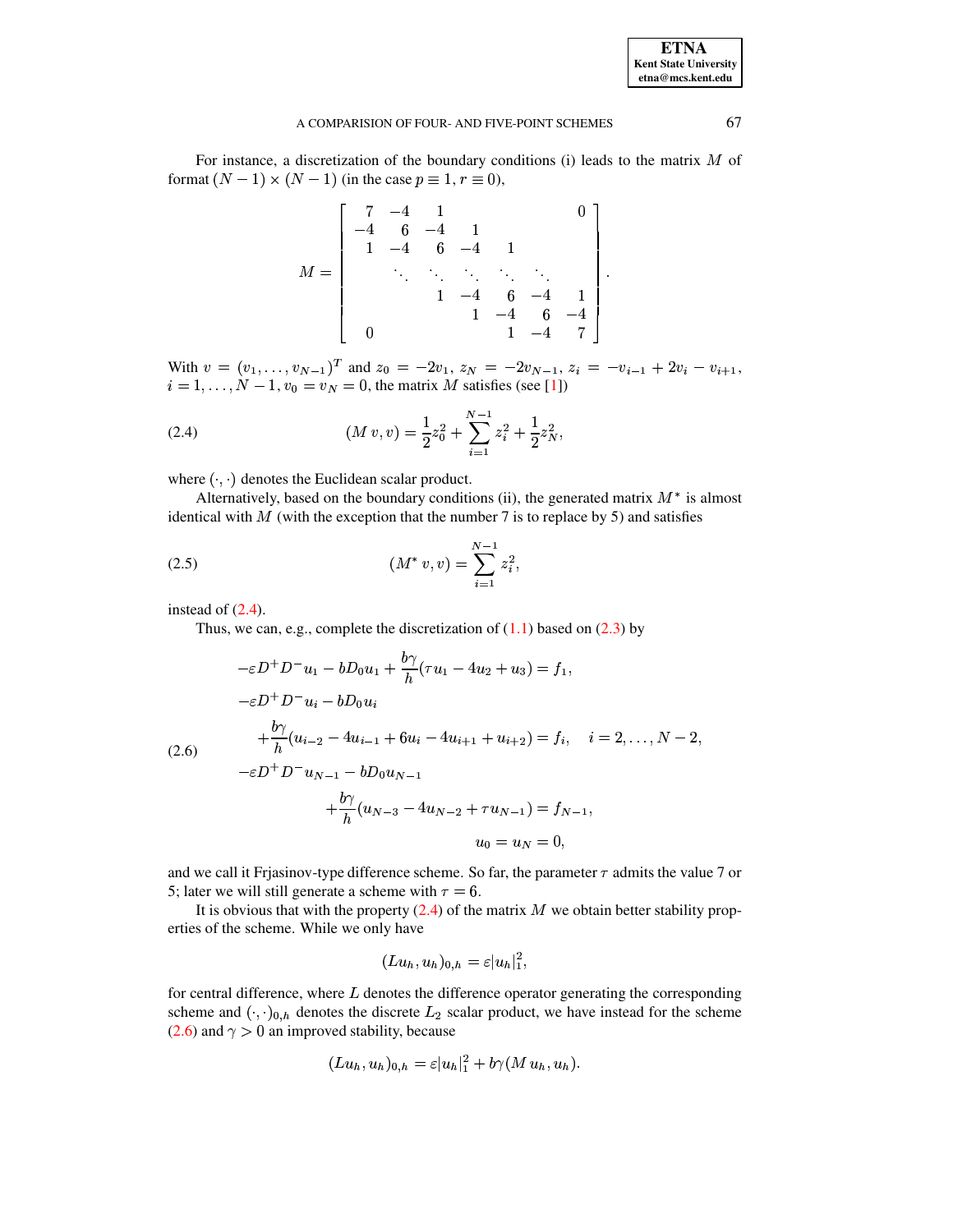**ETNA Kent State University etna@mcs.kent.edu**

#### 68 H.-G. ROOS AND R. VANSELOW

Also with the improved stability of the scheme, oscillations of the discrete solution are possible as our numerical experiments show.

In [\[9\]](#page-11-6), a scheme of the type [\(2.6\)](#page-4-1) for  $\gamma = 1/4$  is called weakly monotone, because the difference equation

<span id="page-5-0"></span>
$$
(2.7) \t a_4y_{i-2}-a_3y_{i-1}+a_2y_i-a_1y_{i+1}+a_0y_{i+2}=0,
$$

with

$$
a_0 = a_4 = \frac{b}{4h}
$$
,  $a_{3,1} = \pm \frac{b}{2h} + \frac{\varepsilon}{h^2} + \frac{b}{h}$ ,  $a_2 = \frac{2\varepsilon}{h^2} + \frac{3b}{2h}$ ,

admits the following property: all roots of the characteristic equation of [\(2.7\)](#page-5-0) are real and positive or have a positive real part [\[9\]](#page-11-6). It seems that this property excludes wild oscillations, but the influence of the discretization in the grid points near to the boundary is so far not absolutely clear.

Further, we do not know error estimates for Frjasinov-type schemes with respect to the maximum norm in the singularly perturbed case.

**3. Related schemes generated by stabilizing linear finite elements.** As mentioned above, the difference scheme  $(2.1)$  is based on a stabilization term, which is a consistent approximation of the third-order derivative multiplied by  $h^2$ . In a finite element context, one could realize that perturbation by the discretization:

Find  $u_h \in V_h$ , such that

<span id="page-5-1"></span>
$$
(3.1) \quad \varepsilon(u'_h, v'_h) - (bu'_h, v_h) + \frac{b}{2}h \sum_{i=1}^{N-1} [u'_h]_i (v_h(x_{i-1}) - v_h(x_i)) = (f, v_h) \quad \forall v_h \in V_h.
$$

Here  $V_h \subset H_0^1(0,1)$  denotes the space of linear finite elements and  $[\cdot]_i$  the jump of a discontinuous function in the point  $x_i$ . The scheme generated by [\(3.1\)](#page-5-1) coincides with [\(2.1\)](#page-1-0) and  $\lambda = 1/2$ . So far, to the best of our knowledge, nobody observed the possibility to generate that scheme based on  $(3.1)$  and there does not exist an error analysis for the finite element approach.

It is much more popular to stabilize based on approximations of the fourth-order derivative. Burman and Hansbo introduced in [\[3\]](#page-11-1) the edge stabilization of the Galerkin method. For problem [\(1.1\)](#page-0-2) with constant coefficients, the method has the form

<span id="page-5-2"></span>(3.2) 
$$
\varepsilon(u'_h, v'_h) - (bu'_h, v_h) + b\gamma h^2 \sum_{i=1}^{N-1} [u'_h]_i [v'_h]_i = (f, v_h) \quad \forall v_h \in V_h.
$$

It is not difficult to see that  $(3.2)$  is equivalent to the difference scheme

$$
-\varepsilon D^{+} D^{-} u_{1} - b D_{0} u_{1} + \frac{b\gamma}{h} (5u_{1} - 4u_{2} + u_{3}) = f_{1},
$$
  

$$
-\varepsilon D^{+} D^{-} u_{i} - b D_{0} u_{i}
$$
  

$$
+ \frac{b\gamma}{h} (u_{i-2} - 4u_{i-1} + 6u_{i} - 4u_{i+1} + u_{i+2}) = f_{i}, \quad i = 2, ..., N - 2,
$$
  

$$
u_{0} = u_{N} = 0
$$

(we omit the corresponding equation in  $x_{N-1}$ ), which is scheme [\(2.6\)](#page-4-1) with  $\tau = 5$ .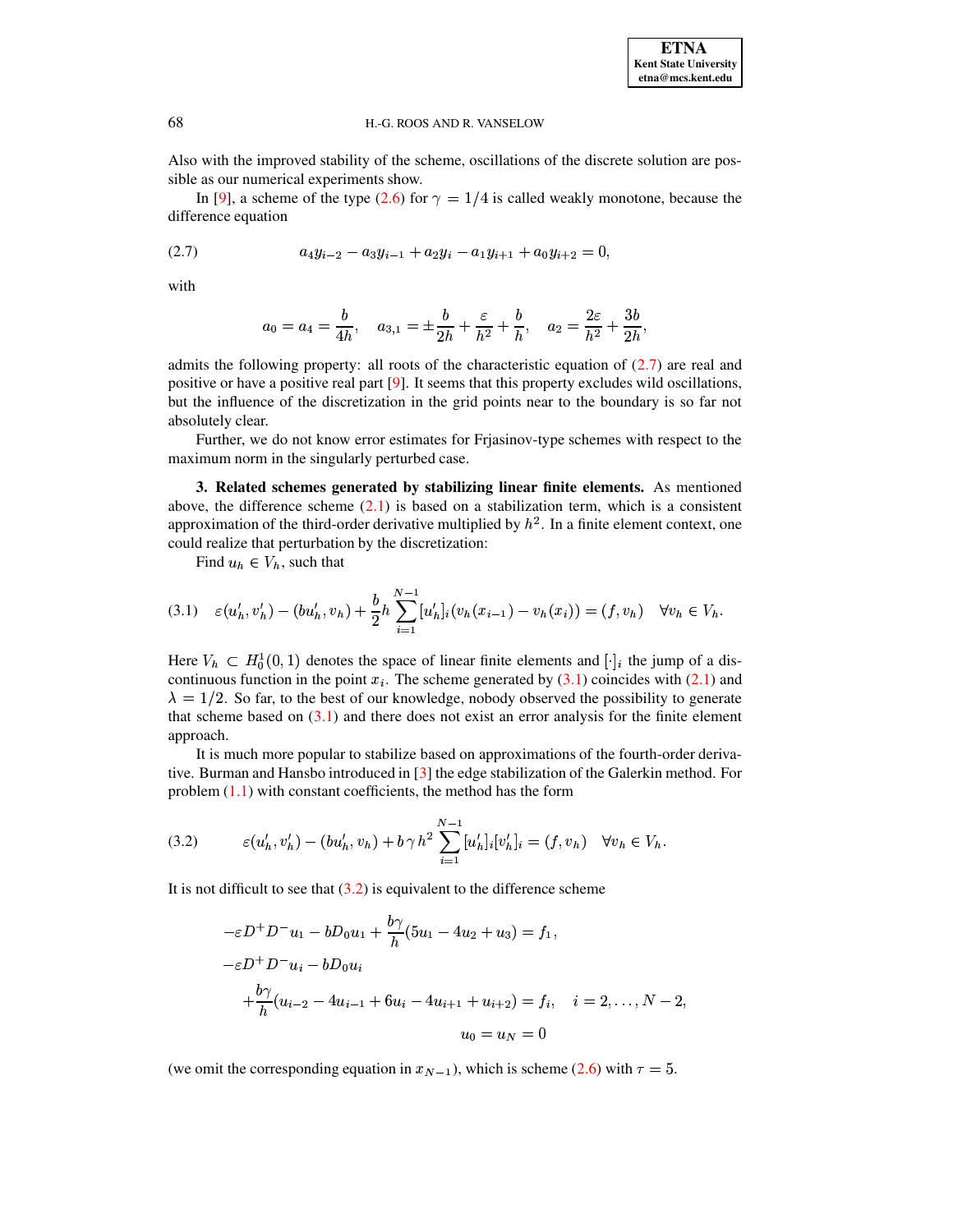The method  $(3.2)$  belongs to the class of symmetric stabilization FEMs of the general form

(3.3) 
$$
a_G(u_h, v_h) + S(u_h, v_h) = (f, v_h) \quad \forall v_h \in V_h.
$$

Here  $a_G(\cdot, \cdot)$  denotes the bilinear form of the pure Galerkin approach and  $S(\cdot, \cdot)$  the symmetric stabilization. Remember that in the finite difference framework Friasinov-type schemes are based on a similar idea.

Introducing

$$
||w||_E^2 = \varepsilon |w|_1^2 + |w|_0^2 + S(w, w),
$$

typical error estimates for symmetric stabilization FEMs do have the form (for linear finite elements)

(3.4) 
$$
||u - u_h||_E \le c \left( \varepsilon^{1/2} h + h^{3/2} \right) |u|_2.
$$

Because different methods are analyzed in different norms, a fair comparison of different methods is not easy. We simply use the maximum norm in our numerical experiments presented later.

Next we present two variants of projection methods. In the first class of projection methods, one uses a projection  $\pi$  into  $V_h$ . The discretization is given by

<span id="page-6-0"></span>
$$
(3.5) \qquad a_G(u_h, v_h) + b \tilde{\gamma} h \langle u_h' - \pi(u_h'), v_h' - \pi(v_h') \rangle = (f, v_h) \qquad \forall v_h \in V_h.
$$

Here  $\langle \cdot, \cdot \rangle$  denotes some arbitrary scalar product.

Let us introduce the special scalar product (with  $g(x^{\pm}) = \lim_{t \to x^{\pm}} g(t)$ )

$$
\langle w, v \rangle := \sum_{i=1}^N h \frac{(wv)(x_{i-1}^+) + (wv)(x_i^-)}{2}
$$

and denote by  $\pi w \in V_h$  the orthogonal projection with respect to that discrete scalar product, i.e.,  $\pi w \in V_h$  is defined by

$$
\langle \pi w, v_h \rangle = \langle w, v_h \rangle \quad \forall v_h \in V_h.
$$

Then, the method (3.5) generates the scheme (again  $u_0 = u_N = 0$  and we omit the equation for  $i = N - 1$ 

$$
-\varepsilon D^{+} D^{-} u_{1} - b D_{0} u_{1} + \frac{b \tilde{\gamma}}{4h} (7u_{1} - 4u_{2} + u_{3}) = f_{1},
$$
  

$$
-\varepsilon D^{+} D^{-} u_{i} - b D_{0} u_{i}
$$
  

$$
+ \frac{b \tilde{\gamma}}{4h} (u_{i-2} - 4u_{i-1} + 6u_{i} - 4u_{i+1} + u_{i+2}) = f_{i}, \quad i = 2, ..., N - 2
$$

which is nothing but scheme (2.6) with  $\tau = 7$  and  $\gamma = \frac{\gamma}{4}$ .

REMARK 3.1. Codina [4] proposed a nonsymmetric variant of  $(3.5)$  based on the  $L_2$ scalar product  $(\cdot, \cdot)$ ,

<span id="page-6-1"></span>
$$
(3.6) \t a_G(u_h, v_h) + b\gamma h(u'_h - \pi(u'_h), v'_h) = (f, v_h) \quad \forall v_h \in V_h.
$$

**ETNA Kent State University**  $etna@mcs. kent.edu$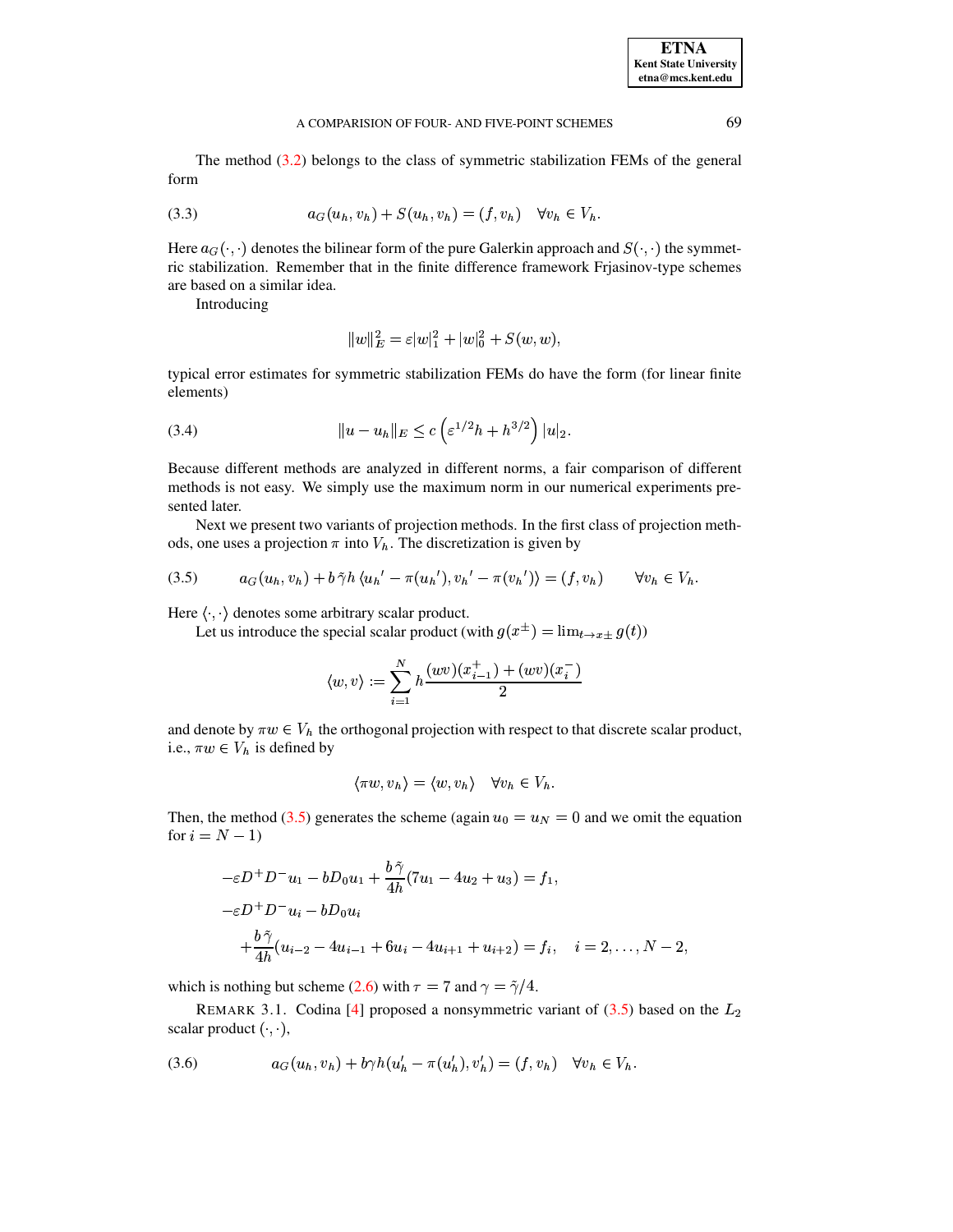#### 70 H.-G. ROOS AND R. VANSELOW

In his original version, the orthogonal  $L_2$ -projection is used (which is practically bad). Then, the symmetric and nonsymmetric versions coincide, because

$$
(u'_h - \pi(u'_h), \pi(v'_h)) = 0.
$$

But if we replace  $\pi$  in [\(3.6\)](#page-6-1) by some other local projection and, e.g., use the Oswald projector (or the Clement projector), the symmetric and nonsymmetric versions become different. It turns out that we generate a seven-point difference scheme with the symmetrized version, but we generate the difference scheme  $(2.6)$  when using the nonsymmetric version  $(3.6)$ .

The second class of symmetric projection methods uses a macro mesh  $\mathcal{T}_{\mathcal{M}}$  and a second finite element space  $M_h$  of possibly discontinuous finite elements. Now the projector  $\pi_h$ projects into  $M_h$  and the method reads

(3.7) 
$$
a_G(u_h, v_h) + b\gamma h \sum_M (u'_h - \pi_h(u'_h), v'_h - \pi_h(v'_h))_M = (f, v_h) \quad \forall v_h \in V_h.
$$

We denote by  $(\cdot, \cdot)_M$  the  $L_2$  scalar product restricted to some  $M \in \mathcal{T}_M$ . For linear elements it is standard to choose  $M_h$  as the space of piecewise constants on the macro mesh and to define the projection as the piecewise orthogonal  $L_2$ -projection (we do not discuss schemes based on enrichment of approximation spaces; see [\[7\]](#page-11-3)).

Often a  $2h$ -mesh is proposed to be the macro mesh. Then the following stencils are generated by the stabilization term:

<span id="page-7-0"></span>
$$
-\varepsilon D^{+} D^{-} u_{i} - b D_{0} u_{i} + \frac{b\gamma}{h} (-u_{i-1} + 2u_{i} - u_{i+1}) = f_{i}, \quad \text{if } i \text{ is odd},
$$
  
(3.8)  

$$
-\varepsilon D^{+} D^{-} u_{i} - b D_{0} u_{i}
$$
  

$$
+ \frac{b\gamma}{2h} (u_{i-2} - 2u_{i-1} + 2u_{i} - 2u_{i+1} + u_{i+2}) = f_{i}, \quad \text{if } i \text{ is even},
$$
  

$$
u_{0} = u_{N} = 0.
$$

That means the stencils generated are comparable with  $(1.4)$ , i.e., the stabilization term is a consistent approximation of the second-order derivative, but only multiplied by  $h$ . Therefore, this variant of the local projection method is not recommended in comparison to the methods discussed so far.

It seems better to use the piecewise constant projection onto the Voronoi boxes related to  $x_i$ . This method generates, for interior mesh points not close to the boundary, again the stencil  $\{1, -4, 6, -4, 1\}$ , but for the points near the boundary, e.g.,  $x_1$ ,

(3.9) 
$$
-\varepsilon D^+ D^- u_1 - b D_0 u_1 + \frac{b\gamma}{4h} (6u_1 - 4u_2 + u_3) = f_1.
$$

e a construction and the construction of the construction of the construction of the construction of the construction of the construction of the construction of the construction of the construction of the construction of t

**4.** How to choose the parameters?. If  $N$  is even, for central differencing, it is known that  $\lim_{\varepsilon \to 0} u_1 = \infty$ , thus we have unrealistic, even unbounded oscillations. Any stabilization method should avoid oscillations or at least guarantee that occurring oscillations are small.

For the scheme [\(2.1\)](#page-1-0), we have inverse-monotonicity if  $\lambda = \max\{0, 1/2 - \varepsilon/(bh)\}\,$ , which is optimal for avoiding oscillations. Further, the scheme  $(2.6)$  is weakly monotone in the sense of Stoyan [\[9\]](#page-11-6) for certain parameters  $\gamma$ . In the following, we propose a new strategy for the choice of the stabilization parameter to reduce possible oscillations in the case of layers.

Because the behavior of the discrete solution near the layer is very important, let us look on the discrete equation in the first mesh point. In all cases (except  $(3.8)$ ), it has the form

$$
\frac{2\varepsilon}{h}u_1 - \frac{\varepsilon}{h}u_2 - b\frac{u_2}{2} + b\,\mu(Au_1 - Bu_2 + u_3) = f_1h,
$$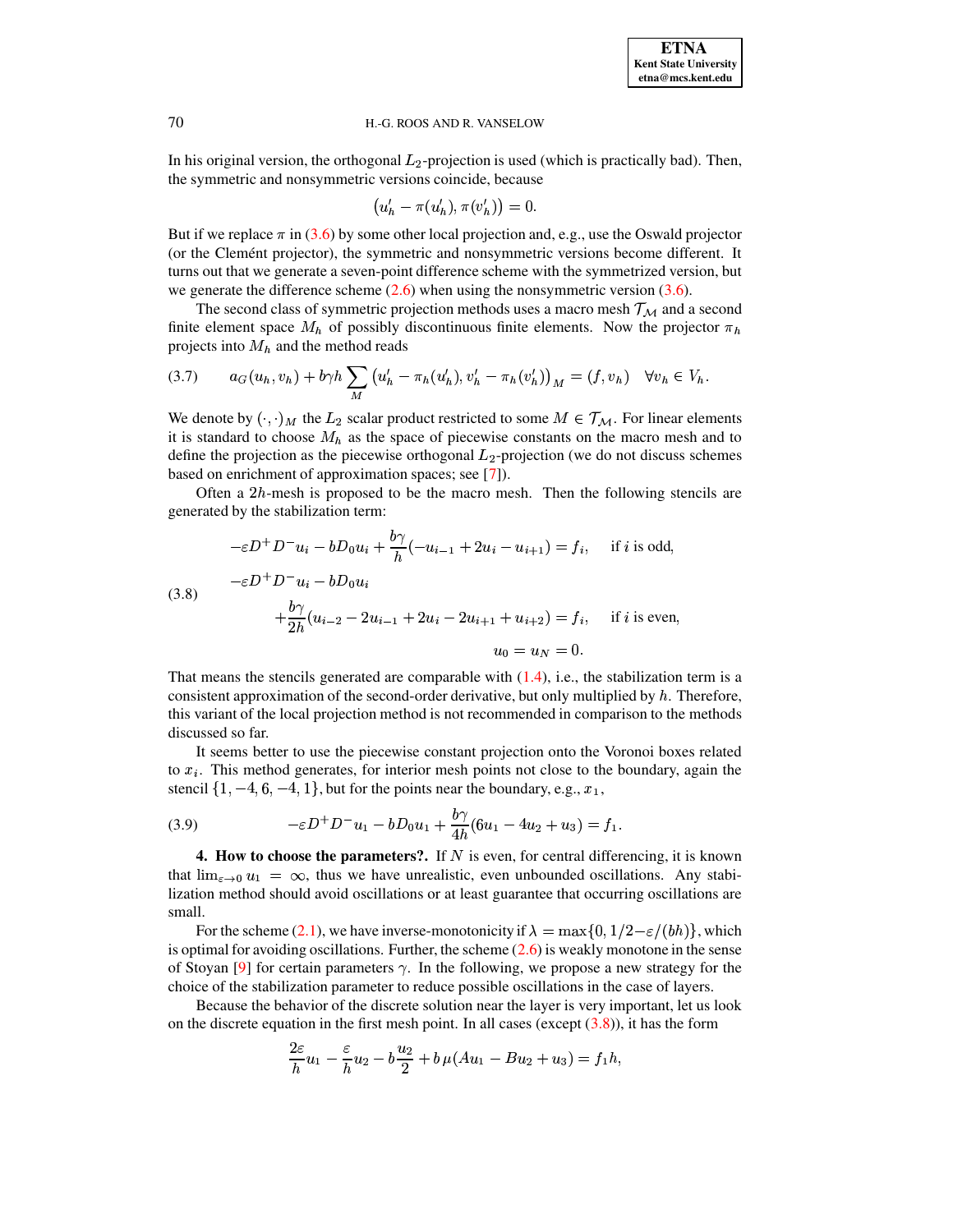with constants A, B characterizing the scheme and some parameter  $\mu$ . Because for  $\varepsilon \ll h$ the first mesh point has some distance to the layer,  $u_2 = u_3 = U$  imply  $u_1 = U$ . This leads to (assuming  $h$  to be small)

<span id="page-8-0"></span>(4.1) 
$$
\mu = \frac{\frac{1}{2} - \frac{\varepsilon}{bh}}{A - B + 1}
$$

This gives  $\lambda = 1/2 - \varepsilon/(bh)$  for scheme (2.1) and  $\gamma = 1/4 - \varepsilon/(2bh)$  for scheme (2.6) with  $\tau = 5$ , e.g. If we neglect  $\varepsilon/(bh)$ , this gives  $\lambda = 1/2$  and  $\gamma = 1/4$ , respectively. But the numerical experiments of the next section will show that the optimal choice of the parameters is very important.

Equivalently to the above derivation of  $(4.1)$ , we can write the scheme in the first mesh point in the form

$$
-\frac{\varepsilon}{h}(u_0 - 2u_1 + u_2) - b\frac{u_2 - u_0}{2} + b\,\mu\big[(B - A - 1)u_0 + Au_1 - Bu_2 + u_3\big] = f_1h
$$

and require that  $u_0$  (if different from zero) has no influence on the other  $u_i$ ,  $i = 1, 2, \ldots$ That gives

$$
-\frac{\varepsilon}{h} + b/2 + b\mu(B - A - 1) = 0.
$$

and hence  $(4.1)$  too.

Analogously, considering five-point schemes like  $(2.3)$  in the second mesh point, it follows that it is necessary to switch off the stabilization. That is verified in our experiments too.

REMARK 4.1. Our approach corresponds to a necessary convergence condition for  $h \to 0$  and  $\varepsilon \ll h$  for a problem without a layer component in the solution decomposition. It is also possible in the usual way  $[8]$  to derive a necessary condition for uniform convergence of  $u_1$  towards  $u(x_1)$ , but this results in a complicated formula for  $\mu = \mu(q)$  with  $q = (bh)/(2\varepsilon)$ . Because exponential fitting in 2D, especially for problems with characteristic layers, is useless, we do not follow this approach.

**5. Numerical experiments.** In our numerical experiments, we set  $b = 1$  and study

$$
-\varepsilon u'' - u' = f(x), \quad x \in (0, 1), \qquad u(0) = u(1) = 0
$$

for equidistant meshes characterized by  $N = N_i = 10 \cdot 2^{i-1}$ ,  $h_i = \frac{1}{N_i}$ ,  $i = 1, 2, ..., 20$ , in general, for  $\varepsilon = 10^{-5}$  (except in Figure 5.4), and present all results in the max-norm and in dependence on  $N$ .

First we verified for a problem without layers and a smooth solution the convergence rate of the four-point scheme  $(2.1)$  and the five-point scheme  $(2.6)$ . We fixed f in such a way that  $u(x) = \sin(\pi x)$  solves the problem.

Figure 5.1 shows convergence of order 2 for the four-point scheme  $(2.1)$  for different values of  $\lambda$ , coinciding with the theory.

For the five-point schemes (2.6), we consider  $\gamma = 1/4$  and the cases  $\tau = 5, 6, 7$ . If  $\tau = 5$ , we have consistency of order 1 in the mesh points close to the boundary; in the other cases this order is 0. We hope for convergence of order 2 (but do not have a proof in the maximum norm); but only the scheme with  $\tau = 5$  clearly shows this behavior; see Figure 5.2.

This little surprising fact can be explained with the consistency order near the boundary: in the nonsingularly perturbed case for  $k$ th order equations, consistency of order  $m$  in the

71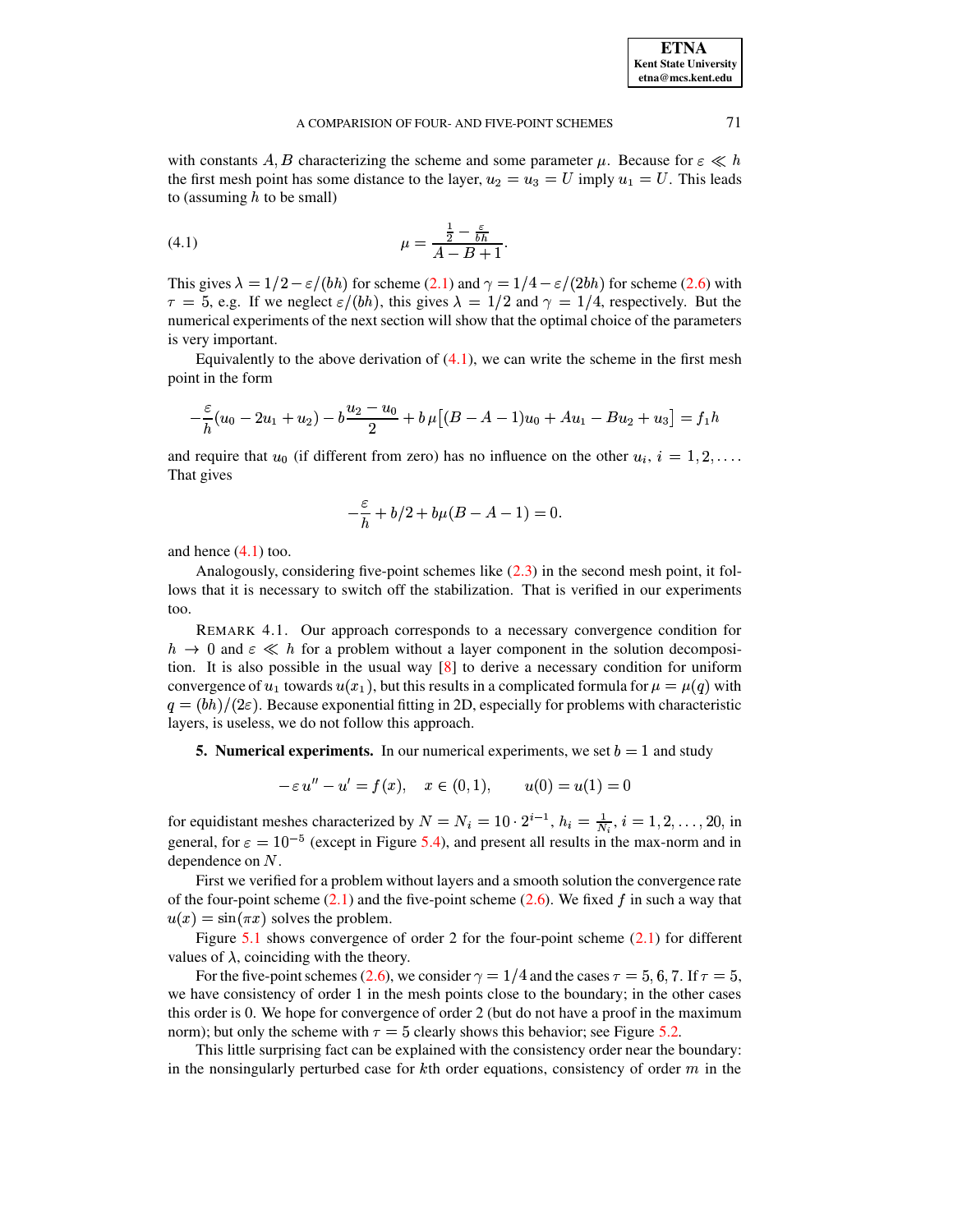



<span id="page-9-1"></span>FIG. 5.1. Order of convergence for the *scheme* (2.1) *with*  $\circ \dots \lambda = 1/2, * \dots \lambda = 2$ ,  $+\ldots \lambda = \max\{0, 1/2 - \varepsilon/(bh)\}.$ 

<span id="page-9-2"></span>FIG. 5.2. Order of convergence for the scheme  $(2.6)$  with  $\circ \dots \tau = 5, * \dots \tau = 6, + \dots \tau = 7$ 

interior and  $m - k$  near to the boundary gives convergence of order m; see [2]. But for singularly perturbed problems this property does not hold uniformly with respect to  $\varepsilon$ .

Remark that in Figures 5.1 and 5.2 we stop the output for some value of  $N$ , because for larger  $N$  the influence of roundoff error is dominant.

To study the numerical behavior of our schemes for a problem with a layer, we choose  $f(x) = e^{x-1}$  and obtain an exact solution of the structure

$$
u(x) = C_1 - \frac{1}{1+\varepsilon} e^{x-1} + C_2 e^{-x/\varepsilon}
$$

Because we want to study equidistant meshes, it makes no sense to measure convergence rates. Instead, we observe the error behavior for fixed small  $\varepsilon$  and decreasing h.

It is well known that for upwind schemes the error at the layer can increase for decreasing h in a certain region depending on  $\varepsilon$ ; see [8, Chapter I, Figure 2.1]. We expect the same principal behavior for our schemes but want to study this effect and its dependence on the parameters  $\lambda$  and  $\gamma$  in the schemes.



<span id="page-9-3"></span>FIG. 5.3. Error behavior for the four-point scheme (2.1) with  $+ \ldots \lambda = 0, * \ldots \lambda = 1/2$ ,  $\Box \ldots \lambda = 2, \circ \ldots \lambda = \max\{0, 1/2 - \varepsilon/(bh)\}.$ 

<span id="page-9-0"></span>FIG. 5.4. Error behavior for the four-point scheme (2.1) in dependence on  $\Box \ldots \varepsilon = 10^{-5}$ , \* ...  $\varepsilon = 10^{-6}$ , o ...  $\varepsilon = 10^{-7}$ , + ...  $\varepsilon = 10^{-8}$ .

Figure 5.3 shows the error behavior for the four-point scheme  $(2.1)$  for different values of  $\lambda$ .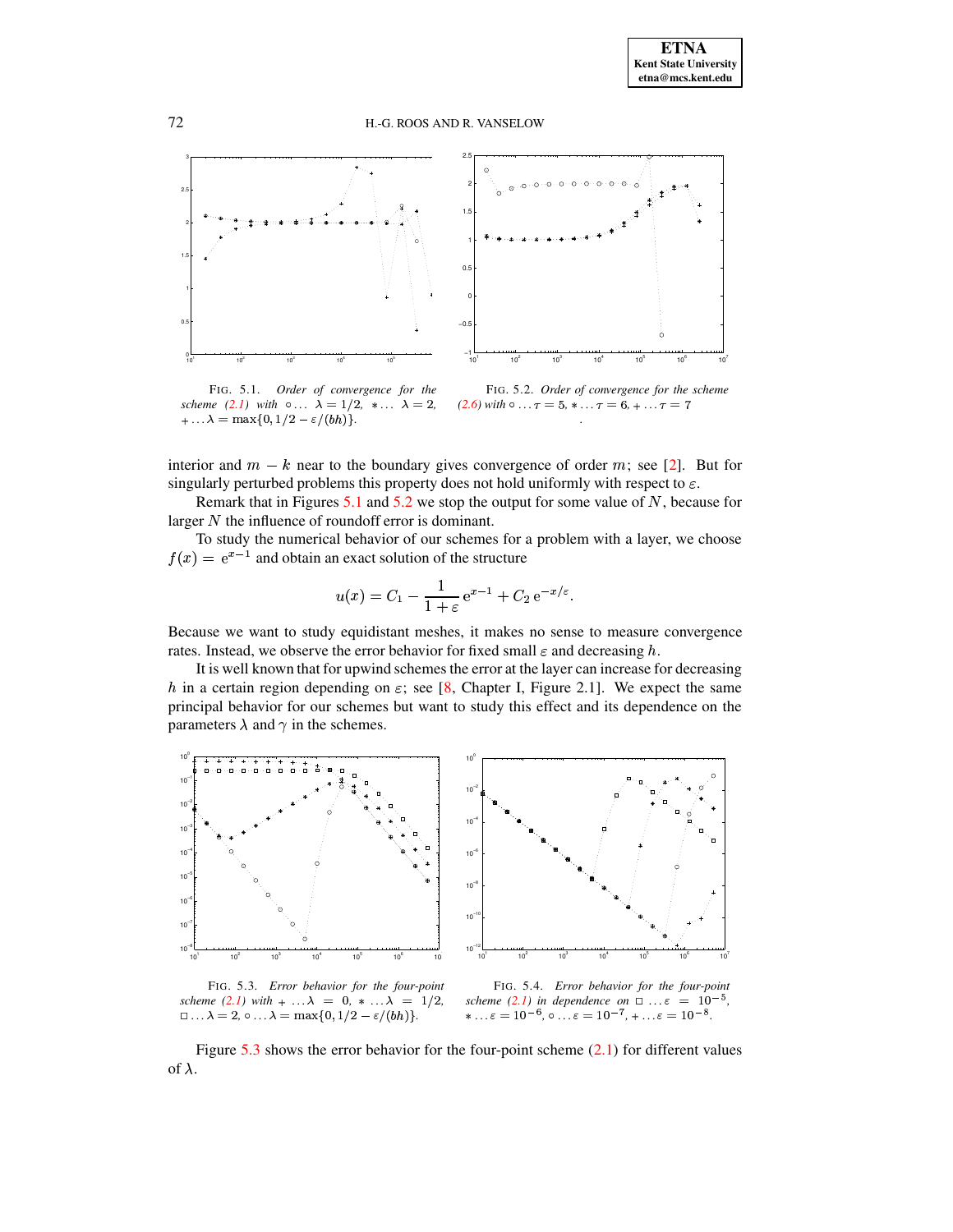It turns out that the choice  $\lambda = \max\{0, 1/2 - \varepsilon/(bh)\}\$ is the best, theoretically, to explain by the fact that for this choice the scheme does not employ the "outflow" boundary value  $u_0$ . Figure 5.4 shows the results for  $\lambda = \max\{0, 1/2 - \varepsilon/(bh)\}\$  and different  $\varepsilon$ .





<span id="page-10-0"></span>FIG. 5.5. Error behavior for  $\circ \dots$  one-point upwind scheme  $(1.2)$ ,  $*...$  four-point scheme  $(2.1)$  with  $\lambda = 1/2$ ,  $\Box$  ... five-point scheme (2.6) with  $\gamma = 1/4$ .

<span id="page-10-1"></span>FIG. 5.6. Error behavior for the five-point scheme (2.6) with  $\gamma_1 = \max\{0, 1/4 - \varepsilon/(2bh)\}\$  and + . . .  $\gamma_2 = \gamma_1, * \ldots \gamma_2 = 0, \Box \ldots \gamma_2 = \max\{0, (1/2 \varepsilon/(bh))/3$ .

For the five-point scheme (2.6) (now we always use the variant with  $\tau = 5$ ), the choice of the parameter  $\gamma$  is extremely important. If we simply choose some positive value, say  $\gamma = 1/4$ , the result for  $\varepsilon \ll h$  is bad. Figure 5.5 shows a comparison with the four-point scheme (2.1) for  $\lambda = 1/2$  and with one-point upwinding (central differencing with upwinding only in the nearest mesh point to the layer).

To eliminate the influence of  $u_0$ , it is necessary to choose in the first mesh point  $\gamma_1$  =  $\max\{0, 1/4 - \varepsilon/(2bh)\}\$ , but additionally  $\gamma_2 = 0$  in the second mesh point. Figure 5.6 clearly demonstrates that the choice  $\gamma_1 = \max\{0, 1/4 - \varepsilon/(2bh)\}\$  alone is not sufficient.

If  $\gamma_1 = \max\{0, 1/4 - \varepsilon/(2bh)\}\$  and  $\gamma_2 = 0$ , the choice of the stabilization parameter in the remaining mesh points is not important.



FIG. 5.7. Error behavior for optimal parameters and  $*...$  scheme (2.1),  $\Box ...$  scheme (2.6).

<span id="page-10-2"></span>Figure 5.7 shows that the four-point scheme and the five-point scheme yield similar results if the parameters are chosen in an optimal way, i.e., for the scheme  $(2.1) \lambda = \max\{0,$  $1/2 - \varepsilon/(bh)$ } and for the scheme (2.6)  $\gamma_1 = \max\{0, 1/4 - \varepsilon/(2bh)\}\$  and  $\gamma_2 = 0$ .

Finally, we still study scheme (3.8). If we do not choose  $\gamma_1 = \max\{0, 1/4 - \varepsilon/(2bh)\}\$ and  $\gamma_2 = 0$ , the scheme is similarly bad as other five-point schemes. But for  $\gamma = \max\{0,$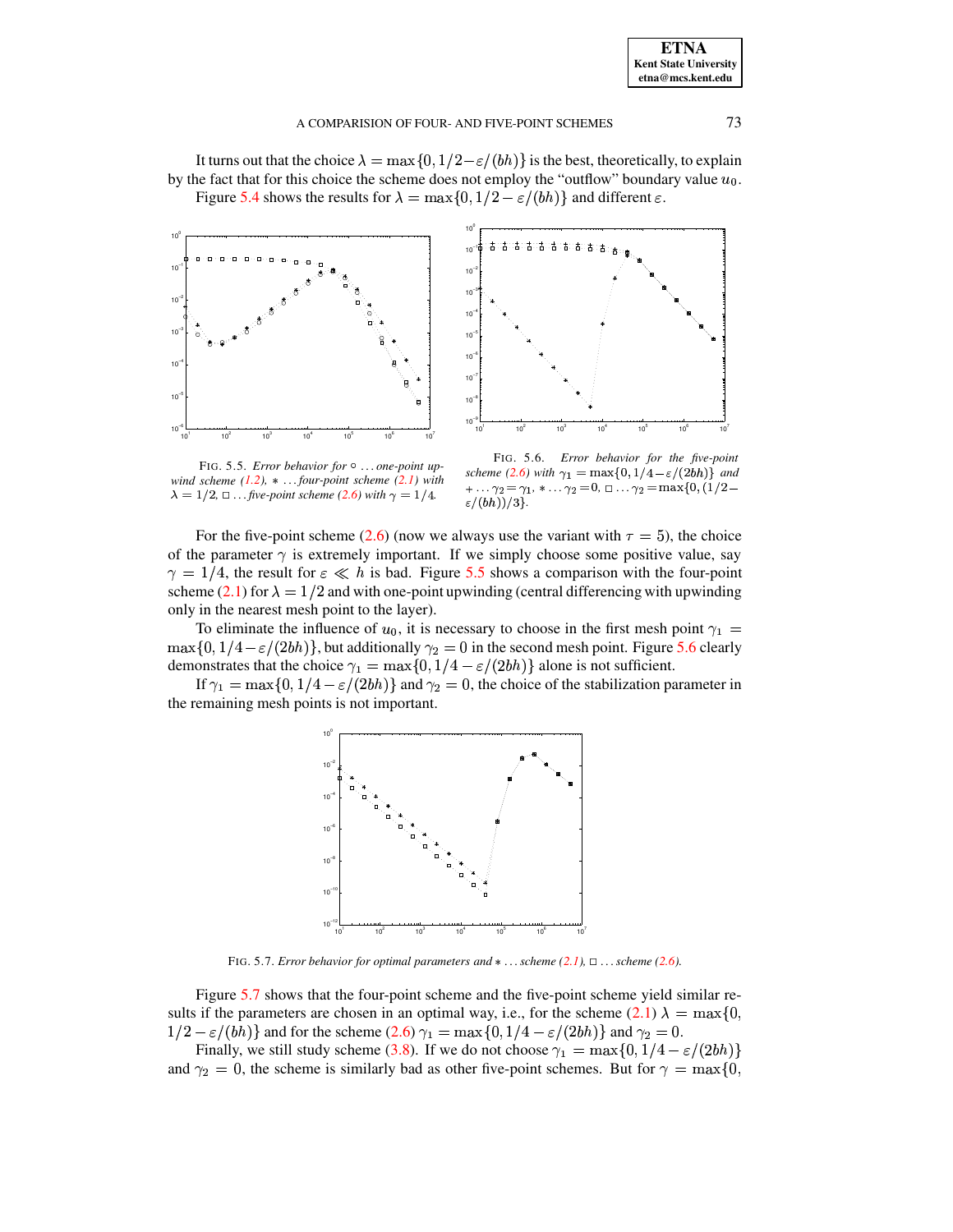**ETNA Kent State University etna@mcs.kent.edu**

## 74 H.-G. ROOS AND R. VANSELOW

 $1/4 - \varepsilon/(2bh)$  for all odd  $i, \gamma = 0$  for  $i = 2$ , and  $\gamma = 1/4$  for all other even i, the scheme is not so good as the schemes  $(2.1)$  and  $(2.6)$  for optimal parameters, compare Figures  $5.7$ and [5.8.](#page-11-8)



<span id="page-11-8"></span>FIG. 5.8. *Error behavior for the scheme* [\(3.8\)](#page-7-0) and  $+ \ldots \gamma = \max\{0, 1/4 - \varepsilon/(2bh)\}\$  for  $i = 1, \gamma = 0$  for all other i,  $\circ \ldots \gamma = \max\{0, 1/4 - \varepsilon/(2bh)\}$  for all odd i,  $\gamma = 0$  for  $i = 2$ , *and*  $\gamma = 1/4$  *for all other even i*.

To summarize, we observed that the schemes [\(2.1\)](#page-1-0) and [\(2.6\)](#page-4-1) only beat the one-point upwind scheme if the stabilization parameters are extremely carefully chosen, especially for the five-point scheme.

Of course, in 2D it is much more complicated to tune the parameters in such a way that the outflow boundary values do not influence the numerical solution. Recently, Knobloch [\[5\]](#page-11-9) studied this question for the SUPG stabilization (which generates simpler stencils than edge stabilization or local projection based on macro elements). Knobloch proved that it is in 2D generally not possible to define the SUPG parameter in such a way that the difference scheme does not employ the outflow boundary values. Additionally, Knobloch proposed a new strategy for defining the SUPG parameter, which approximately reflects the wish to minimize the influence of the outflow boundary values.

For symmetric stabilization methods, however, so far in 2D this is an open question for further research.

#### REFERENCES

- <span id="page-11-7"></span><span id="page-11-5"></span>[1] I. BABUSKA, U. PRA´ GER, AND E. VITA´ SEK,*Numerical Processes in Differential Equations*, SNTL, Prague, 1966.
- <span id="page-11-1"></span>[2] W.-J. BEYN, *The exact order of convergence for the finite difference approximations to ordinary boundary value problems*, Math. Comp., 33 (1979), pp. 1213–1228.
- [3] E. BURMAN AND P. HANSBO, *Edge stabilization for Galerkin approximations of convection-diffusionreaction problems*, Comput. Methods Appl. Mech. Engrg., 193 (2004), pp. 1437–1453.
- <span id="page-11-2"></span>[4] R. CODINA, *Stabilization of incompressibility and convection through orthogonal sub-scales in finite element methods*, Comput. Methods Appl. Mech. Engrg., 190 (2000), pp. 1579–1599.
- <span id="page-11-9"></span>[5] P. KNOBLOCH, *On the choice of the SUPG parameter at outflow boundary layers*, Preprint No. MATH-knm-2007/3, Faculty of Mathematics and Physics, Charles University, Prague. http://www.mff.cuni.cz/~knobloch/PAPERS/knobloch\_supg.pdf
- <span id="page-11-4"></span>[6] N. V. KOPTEVA, *Uniform convergence with respect to a small parameter of a four-point scheme for the one-dimensional stationary convection-diffusion equation*, Differ. Equ., 32 (1996), pp. 958–964.
- <span id="page-11-3"></span>[7] G. MATTHIES, P. SKRZYPACZ, AND L. TOBISKA, *A unified convergence analysis for local projection stabilization applied to the Oseen problem*, M2AN Math. Model. Numer. Anal., 41 (2007), pp. 713–742.
- <span id="page-11-0"></span>[8] H.-G. ROOS, M. STYNES, AND L. TOBISKA, *Robust Numerical Methods for Singularly Perturbed Differential Equations*, Springer, Berlin, 2008.
- <span id="page-11-6"></span>[9] G. STOYAN AND G. TAKO´, *Numerical Methods III*, Typotex, Budapest, 1997 (in Hungarian).